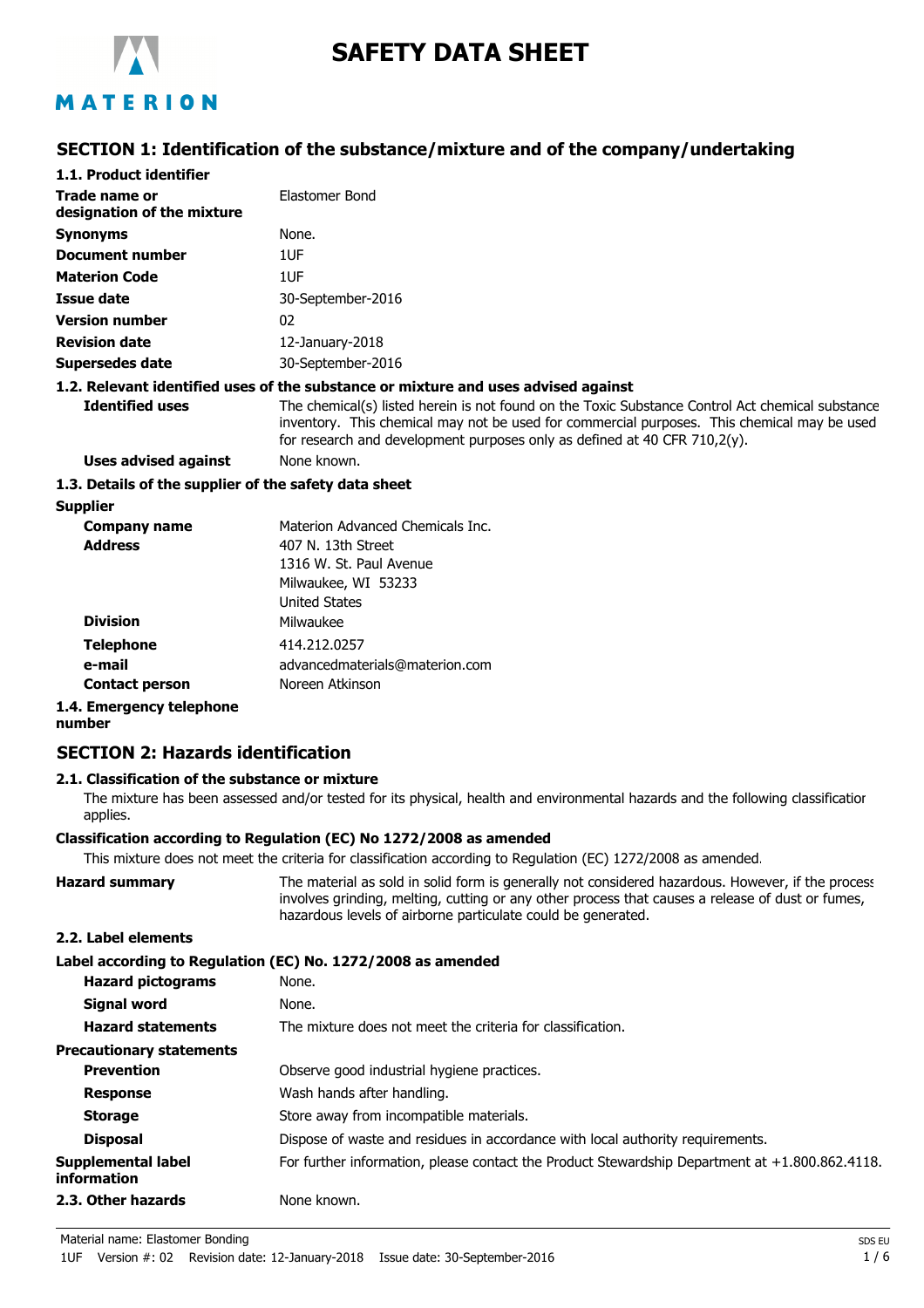## **SECTION 3: Composition/information on ingredients**

## **3.2. Mixtures**

The components are not hazardous or are below required disclosure limits.

#### **List of abbreviations and symbols that may be used above**

#: This substance has been assigned Union workplace exposure limit(s).

M: M-factor

PBT: persistent, bioaccumulative and toxic substance.

vPvB: very persistent and very bioaccumulative substance.

All concentrations are in percent by weight unless ingredient is a gas. Gas concentrations are in percent by volume.

#### **SECTION 4: First aid measures**

| <b>General information</b>             | Ensure that medical personnel are aware of the material(s) involved, and take precautions to<br>protect themselves. |
|----------------------------------------|---------------------------------------------------------------------------------------------------------------------|
| 4.1. Description of first aid measures |                                                                                                                     |
| <b>Inhalation</b>                      | Move to fresh air. Call a physician if symptoms develop or persist.                                                 |

| wwaldwii                                                                                 | <u>PUVE</u> to HESIT all. Call a physicial if symptoms develop of persist.               |
|------------------------------------------------------------------------------------------|------------------------------------------------------------------------------------------|
| <b>Skin contact</b>                                                                      | Wash off with soap and water. Get medical attention if irritation develops and persists. |
| Eye contact                                                                              | Rinse with water. Get medical attention if irritation develops and persists.             |
| <b>Ingestion</b>                                                                         | Rinse mouth. Get medical attention if symptoms occur.                                    |
| 4.2. Most important<br>symptoms and effects, both<br>acute and delayed                   | Exposure may cause temporary irritation, redness, or discomfort.                         |
| 4.3. Indication of any<br>immediate medical attention<br>and special treatment<br>needed | Treat symptomatically.                                                                   |

#### **SECTION 5: Firefighting measures**

| <b>General fire hazards</b>                                                                | No unusual fire or explosion hazards noted.                                                   |
|--------------------------------------------------------------------------------------------|-----------------------------------------------------------------------------------------------|
| 5.1. Extinguishing media<br>Suitable extinguishing<br>media                                | Water fog. Foam. Dry chemical powder. Carbon dioxide (CO2).                                   |
| Unsuitable extinguishing<br>media                                                          | Do not use water jet as an extinguisher, as this will spread the fire.                        |
| 5.2. Special hazards arising<br>from the substance or<br>mixture                           | During fire, gases hazardous to health may be formed.                                         |
| 5.3. Advice for firefighters<br><b>Special protective</b><br>equipment for<br>firefighters | Self-contained breathing apparatus and full protective clothing must be worn in case of fire. |
| <b>Special firefighting</b><br>procedures                                                  | Move containers from fire area if you can do so without risk.                                 |
| <b>Specific methods</b>                                                                    | Use standard firefighting procedures and consider the hazards of other involved materials.    |
| <b>SECTION 6: Accidental release measures</b>                                              |                                                                                               |

#### **6.1. Personal precautions, protective equipment and emergency procedures**

| For non-emergency<br>personnel                               | Keep unnecessary personnel away. For personal protection, see section 8 of the SDS.                    |
|--------------------------------------------------------------|--------------------------------------------------------------------------------------------------------|
| For emergency<br>responders                                  | Keep unnecessary personnel away. Use personal protection recommended in Section 8 of the SDS.          |
| 6.2. Environmental<br>precautions                            | Avoid discharge into drains, water courses or onto the ground.                                         |
| 6.3. Methods and material for<br>containment and cleaning up | Stop the flow of material, if this is without risk. Following product recovery, flush area with water. |
| 6.4. Reference to other<br>sections                          | For personal protection, see section 8 of the SDS. For waste disposal, see section 13 of the SDS.      |

## **SECTION 7: Handling and storage**

| 7.1. Precautions for safe | Observe good industrial hygiene practices. |  |
|---------------------------|--------------------------------------------|--|
| handling                  |                                            |  |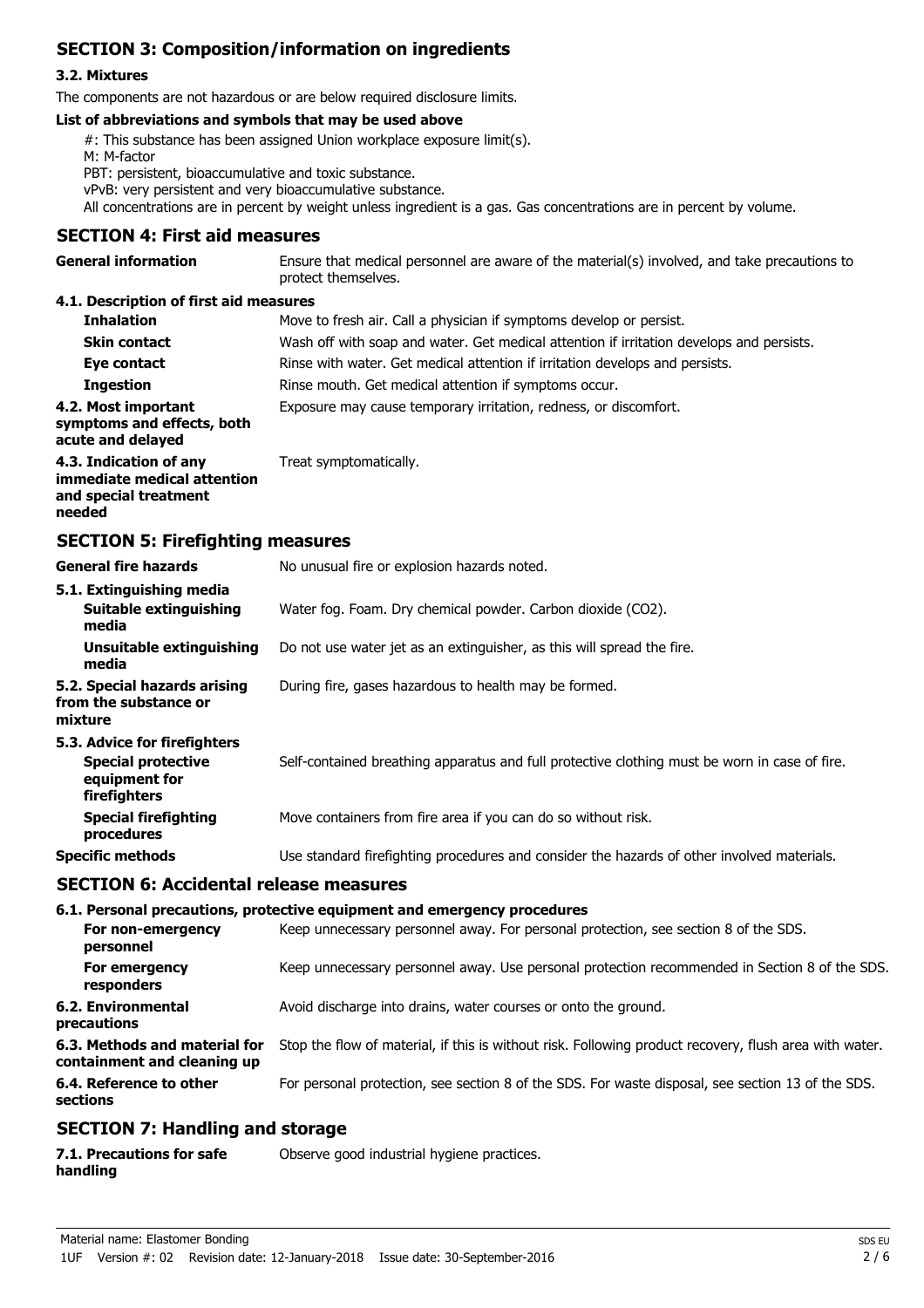| 7.2. Conditions for safe<br>storage, including any<br><i>incompatibilities</i> | Store in original tightly closed container. Store away from incompatible materials (see Section 10 of<br>the SDS). |
|--------------------------------------------------------------------------------|--------------------------------------------------------------------------------------------------------------------|
| 7.3. Specific end use(s)                                                       | Not available.                                                                                                     |

## **SECTION 8: Exposure controls/personal protection**

| 8.1. Control parameters                              |                                                                                                                                                                                                                                                                                                                                                                                                        |
|------------------------------------------------------|--------------------------------------------------------------------------------------------------------------------------------------------------------------------------------------------------------------------------------------------------------------------------------------------------------------------------------------------------------------------------------------------------------|
| <b>Occupational exposure limits</b>                  | No exposure limits noted for ingredient(s).                                                                                                                                                                                                                                                                                                                                                            |
| <b>Biological limit values</b>                       | No biological exposure limits noted for the ingredient(s).                                                                                                                                                                                                                                                                                                                                             |
| <b>Recommended monitoring</b><br>procedures          | Follow standard monitoring procedures.                                                                                                                                                                                                                                                                                                                                                                 |
| Derived no effect levels<br>(DNELs)                  | Not available.                                                                                                                                                                                                                                                                                                                                                                                         |
| <b>Predicted no effect</b><br>concentrations (PNECs) | Not available.                                                                                                                                                                                                                                                                                                                                                                                         |
| 8.2. Exposure controls                               |                                                                                                                                                                                                                                                                                                                                                                                                        |
| <b>Appropriate engineering</b><br>controls           | Good general ventilation (typically 10 air changes per hour) should be used. Ventilation rates should<br>be matched to conditions. If applicable, use process enclosures, local exhaust ventilation, or other<br>engineering controls to maintain airborne levels below recommended exposure limits. If exposure<br>limits have not been established, maintain airborne levels to an acceptable level. |
|                                                      | Individual protection measures, such as personal protective equipment                                                                                                                                                                                                                                                                                                                                  |
| <b>General information</b>                           | Personal protection equipment should be chosen according to the CEN standards and in discussion<br>with the supplier of the personal protective equipment.                                                                                                                                                                                                                                             |
| Eye/face protection                                  | Wear safety glasses with side shields (or goggles).                                                                                                                                                                                                                                                                                                                                                    |
| <b>Skin protection</b>                               |                                                                                                                                                                                                                                                                                                                                                                                                        |
| - Hand protection                                    | Wear appropriate chemical resistant gloves.                                                                                                                                                                                                                                                                                                                                                            |
| - Other                                              | Wear suitable protective clothing.                                                                                                                                                                                                                                                                                                                                                                     |
| <b>Respiratory protection</b>                        | In case of insufficient ventilation, wear suitable respiratory equipment.                                                                                                                                                                                                                                                                                                                              |
| <b>Thermal hazards</b>                               | Wear appropriate thermal protective clothing, when necessary.                                                                                                                                                                                                                                                                                                                                          |
| <b>Hygiene measures</b>                              | Always observe good personal hygiene measures, such as washing after handling the material and<br>before eating, drinking, and/or smoking. Routinely wash work clothing and protective equipment to<br>remove contaminants.                                                                                                                                                                            |
| <b>Environmental exposure</b><br>controls            | Environmental manager must be informed of all major releases.                                                                                                                                                                                                                                                                                                                                          |

## **SECTION 9: Physical and chemical properties**

## **9.1. Information on basic physical and chemical properties**

**Appearance**

| <b>Physical state</b>                        | Solid.         |
|----------------------------------------------|----------------|
| Form                                         | Solid.         |
| Colour                                       | Not available. |
| Odour                                        | Not available. |
| <b>Odour threshold</b>                       | Not available. |
| рH                                           | Not available. |
| Melting point/freezing point                 | Not available. |
| Initial boiling point and<br>boiling range   | Not available. |
| Flash point                                  | Not available. |
| <b>Evaporation rate</b>                      | Not available. |
| Flammability (solid, gas)                    | Not available. |
| Upper/lower flammability or explosive limits |                |
| <b>Flammability limit - lower</b><br>(%)     | Not available. |
| <b>Flammability limit -</b><br>upper $(%)$   | Not available. |
| Vapour pressure                              | Not available. |
| <b>Vapour density</b>                        | Not available. |
|                                              |                |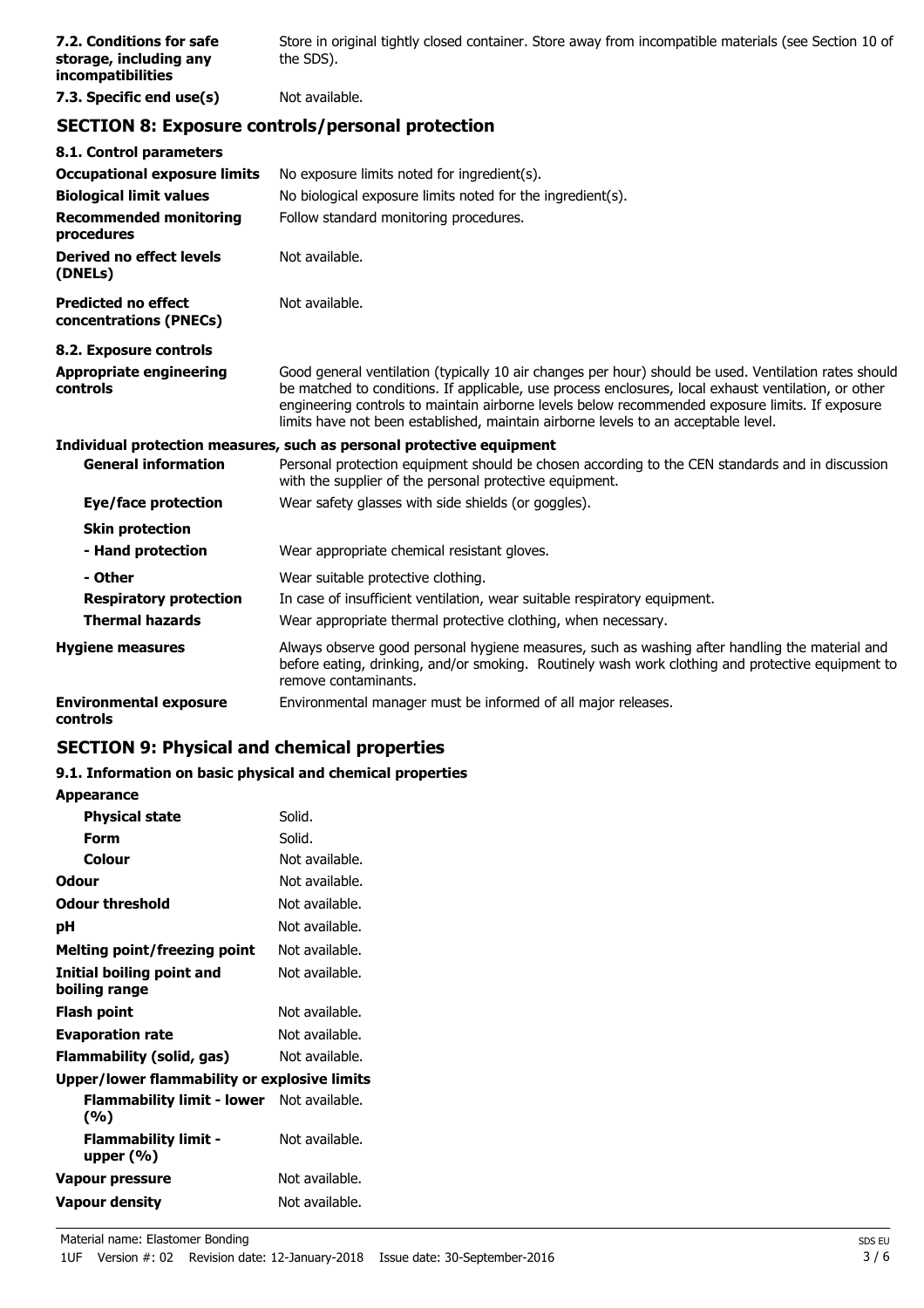| <b>Relative density</b>                           | Not available.                                |
|---------------------------------------------------|-----------------------------------------------|
| Solubility(ies)                                   |                                               |
| <b>Solubility (water)</b>                         | Not available.                                |
| <b>Partition coefficient</b><br>(n-octanol/water) | Not available.                                |
| <b>Auto-ignition temperature</b>                  | Not available.                                |
| <b>Decomposition temperature</b>                  | Not available.                                |
| <b>Viscosity</b>                                  | Not available.                                |
| <b>Explosive properties</b>                       | Not explosive.                                |
| <b>Oxidising properties</b>                       | Not oxidising.                                |
| 9.2. Other information                            | No relevant additional information available. |

## **SECTION 10: Stability and reactivity**

| 10.1. Reactivity                            | The product is stable and non-reactive under normal conditions of use, storage and transport |
|---------------------------------------------|----------------------------------------------------------------------------------------------|
| 10.2. Chemical stability                    | Material is stable under normal conditions.                                                  |
| 10.3. Possibility of hazardous<br>reactions | No dangerous reaction known under conditions of normal use.                                  |
| 10.4. Conditions to avoid                   | Contact with incompatible materials.                                                         |
| 10.5. Incompatible materials                | Strong oxidising agents.                                                                     |
| 10.6. Hazardous<br>decomposition products   | No hazardous decomposition products are known.                                               |

## **SECTION 11: Toxicological information**

**General information CCCUPATION** Occupational exposure to the substance or mixture may cause adverse effects.

## **Information on likely routes of exposure**

| <b>Inhalation</b>                                     | No adverse effects due to inhalation are expected.                                                                     |
|-------------------------------------------------------|------------------------------------------------------------------------------------------------------------------------|
| <b>Skin contact</b>                                   | No adverse effects due to skin contact are expected.                                                                   |
| Eye contact                                           | Direct contact with eyes may cause temporary irritation.                                                               |
| <b>Ingestion</b>                                      | May cause discomfort if swallowed. However, ingestion is not likely to be a primary route of<br>occupational exposure. |
| <b>Symptoms</b>                                       | Exposure may cause temporary irritation, redness, or discomfort.                                                       |
| 11.1. Information on toxicological effects            |                                                                                                                        |
| <b>Acute toxicity</b>                                 | No data available.                                                                                                     |
| <b>Skin corrosion/irritation</b>                      | Based on available data, the classification criteria are not met.                                                      |
| Serious eye damage/eye<br>irritation                  | Based on available data, the classification criteria are not met.                                                      |
| <b>Respiratory sensitisation</b>                      | Based on available data, the classification criteria are not met.                                                      |
| <b>Skin sensitisation</b>                             | Based on available data, the classification criteria are not met.                                                      |
| <b>Germ cell mutagenicity</b>                         | Based on available data, the classification criteria are not met.                                                      |
| Carcinogenicity                                       | Based on available data, the classification criteria are not met.                                                      |
| at work (as amended)                                  | Hungary. 26/2000 EüM Ordinance on protection against and preventing risk relating to exposure to carcinogens           |
| Not listed.                                           |                                                                                                                        |
| <b>Reproductive toxicity</b>                          | Based on available data, the classification criteria are not met.                                                      |
| Specific target organ toxicity<br>- single exposure   | Based on available data, the classification criteria are not met.                                                      |
| Specific target organ toxicity<br>- repeated exposure | Based on available data, the classification criteria are not met.                                                      |
| <b>Aspiration hazard</b>                              | Due to partial or complete lack of data the classification is not possible.                                            |
| Mixture versus substance<br>information               | No information available.                                                                                              |
| <b>Other information</b>                              | Not available.                                                                                                         |

## **SECTION 12: Ecological information**

**12.1. Toxicity** Based on available data, the classification criteria are not met for hazardous to the aquatic environment.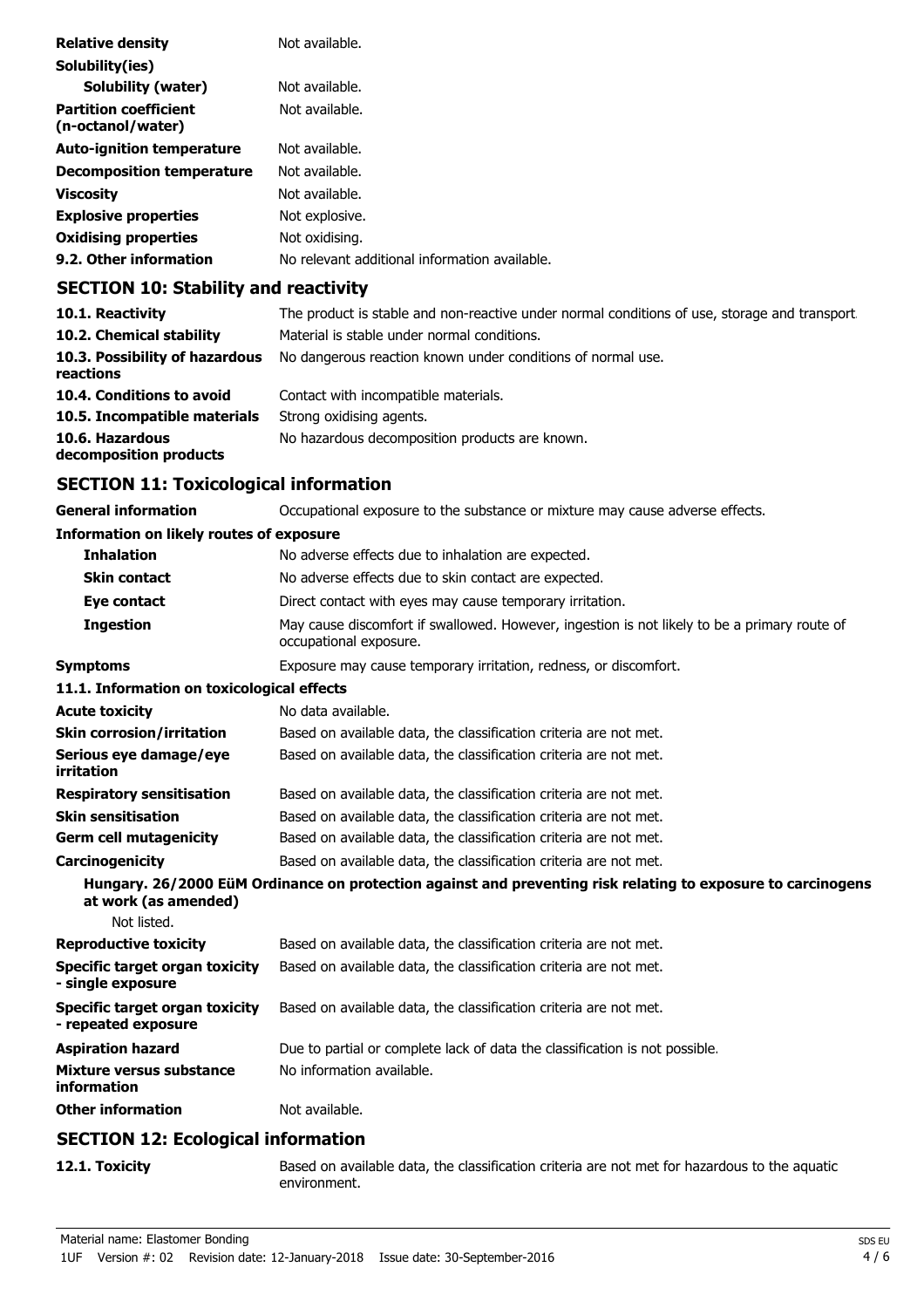| 12.2. Persistence and<br>degradability                    | No data is available on the degradability of this product.                                                                                                                                 |
|-----------------------------------------------------------|--------------------------------------------------------------------------------------------------------------------------------------------------------------------------------------------|
| 12.3. Bioaccumulative<br>potential                        | No data available.                                                                                                                                                                         |
| <b>Partition coefficient</b><br>n-octanol/water (log Kow) | Not available.                                                                                                                                                                             |
| <b>Bioconcentration factor (BCF)</b>                      | Not available.                                                                                                                                                                             |
| 12.4. Mobility in soil                                    | No data available.                                                                                                                                                                         |
| 12.5. Results of PBT<br>and vPvB<br>assessment            | Not available.                                                                                                                                                                             |
| 12.6. Other adverse effects                               | No other adverse environmental effects (e.g. ozone depletion, photochemical ozone creation<br>potential, endocrine disruption, global warming potential) are expected from this component. |

## **SECTION 13: Disposal considerations**

#### **13.1. Waste treatment methods**

| <b>Residual waste</b>                  | Dispose of in accordance with local regulations. Empty containers or liners may retain some product<br>residues. This material and its container must be disposed of in a safe manner (see: Disposal<br>instructions). |
|----------------------------------------|------------------------------------------------------------------------------------------------------------------------------------------------------------------------------------------------------------------------|
| <b>Contaminated packaging</b>          | Since emptied containers may retain product residue, follow label warnings even after container is<br>emptied. Empty containers should be taken to an approved waste handling site for recycling or<br>disposal.       |
| <b>EU waste code</b>                   | The Waste code should be assigned in discussion between the user, the producer and the waste<br>disposal company.                                                                                                      |
| <b>Disposal</b><br>methods/information | Collect and reclaim or dispose in sealed containers at licensed waste disposal site.                                                                                                                                   |
| <b>Special precautions</b>             | Dispose in accordance with all applicable regulations.                                                                                                                                                                 |

## **SECTION 14: Transport information**

## **ADR**

14.1. - 14.6.: Not regulated as dangerous goods.

**RID**

14.1. - 14.6.: Not regulated as dangerous goods.

#### **ADN**

14.1. - 14.6.: Not regulated as dangerous goods.

## **IATA**

14.1. - 14.6.: Not regulated as dangerous goods.

## **IMDG**

14.1. - 14.6.: Not regulated as dangerous goods.

## **SECTION 15: Regulatory information**

## **15.1. Safety, health and environmental regulations/legislation specific for the substance or mixture**

## **EU regulations**

**Regulation (EC) No. 1005/2009 on substances that deplete the ozone layer, Annex I and II, as amended** Not listed.

**Regulation (EC) No. 850/2004 On persistent organic pollutants, Annex I as amended** Not listed.

**Regulation (EU) No. 649/2012 concerning the export and import of dangerous chemicals, Annex I, Part 1 as amended**

Not listed.

**Regulation (EU) No. 649/2012 concerning the export and import of dangerous chemicals, Annex I, Part 2 as amended**

Not listed.

**Regulation (EU) No. 649/2012 concerning the export and import of dangerous chemicals, Annex I, Part 3 as amended**

Not listed.

**Regulation (EU) No. 649/2012 concerning the export and import of dangerous chemicals, Annex V as amended** Not listed.

## **Regulation (EC) No. 166/2006 Annex II Pollutant Release and Transfer Registry, as amended** Not listed.